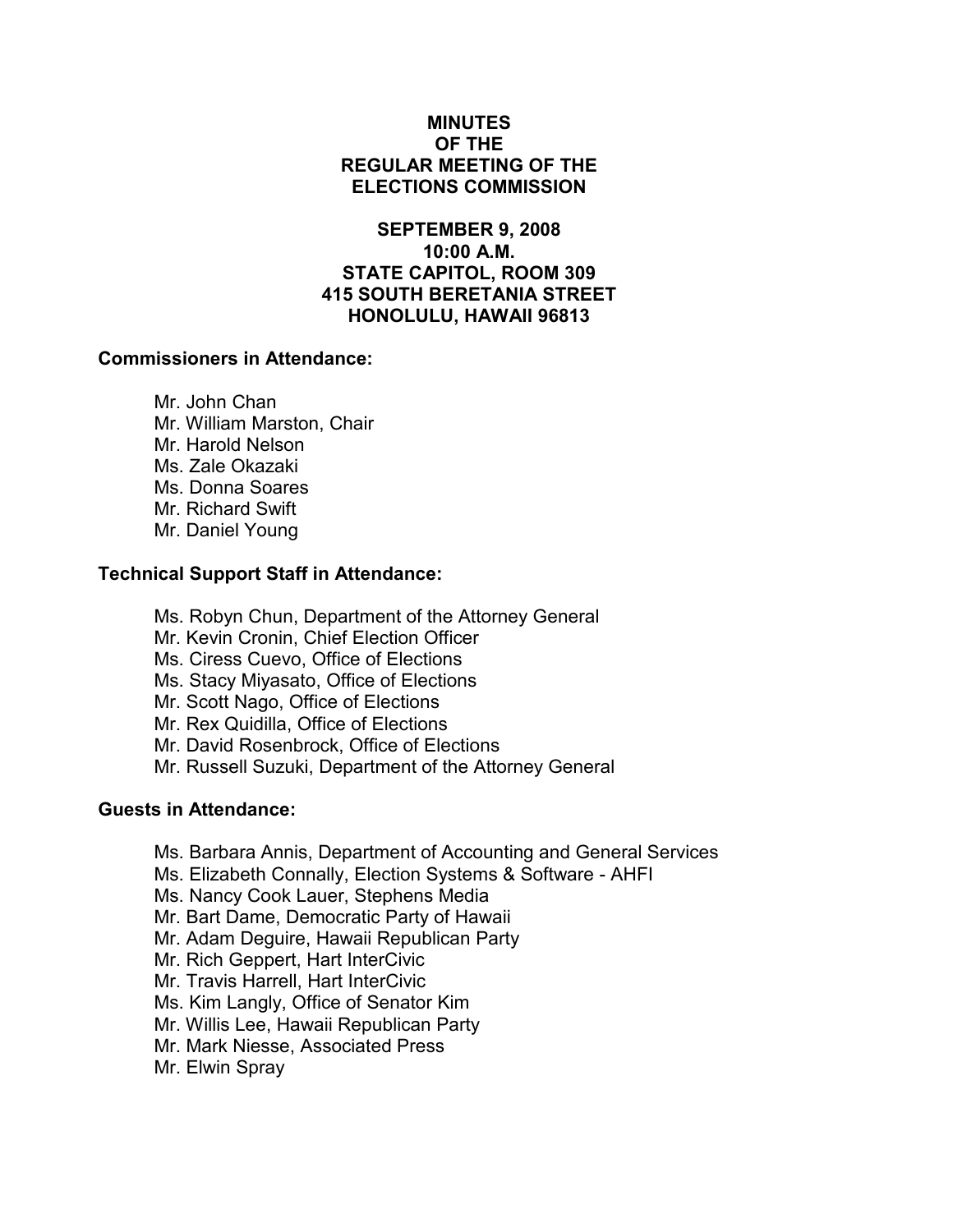# PROCEEDINGS

#### I. Call to Order

The meeting was called to order by Chair William Marston at 9:58 a.m. on September 9, 2008 at the State Capitol in room 309.

### II. Swearing in of New Commissioner: Mr. Daniel Young

Chair Marston announced that this item would be taken up upon Mr. Daniel Young's arrival.

III. Roll Call and Determination of a Quorum

Chair Marston conducted roll call. Ms. Yuki Lei Sugimura was absent and Mr. Young was late.

Ms. Zale Okazaki moved to amend the agenda to add as an additional matter to item VIII, executive session, legal issues related to the resignation of Ms. Susan Russell from the Elections Commission. Mr. Harold Nelson seconded, and the motion carried unanimously.

IV. Approval of Minutes of Meeting of July 31, 2008

Mr. Harold Nelson requested that his vote under item VI be amended to a yes vote. Mr. Nelson explained that after seeking clarification on the matter, he changed his vote to yes.

Ms. Okazaki noted that the spelling of the word, "bare" under item IV should be corrected to "bear."

Ms. Donna Soares moved to approve the minutes of the meeting of July 31, 2008 with amendments. Ms. Okazaki seconded, and the motion passed unanimously.

V. Public Testimony – Any interested person may submit data, views or arguments on any agenda item

Ms. Elizabeth Connally provided written and oral testimony on behalf of Election Systems & Software expressing concerns regarding the Office of Elections' procurement of the voting system.

Mr. Bart Dame, Democratic Party of Hawaii stated on behalf of the party that their position regarding the CEO was misunderstood in the media. Mr. Dame noted that the Democratic Party looks forward to working with the CEO and acknowledged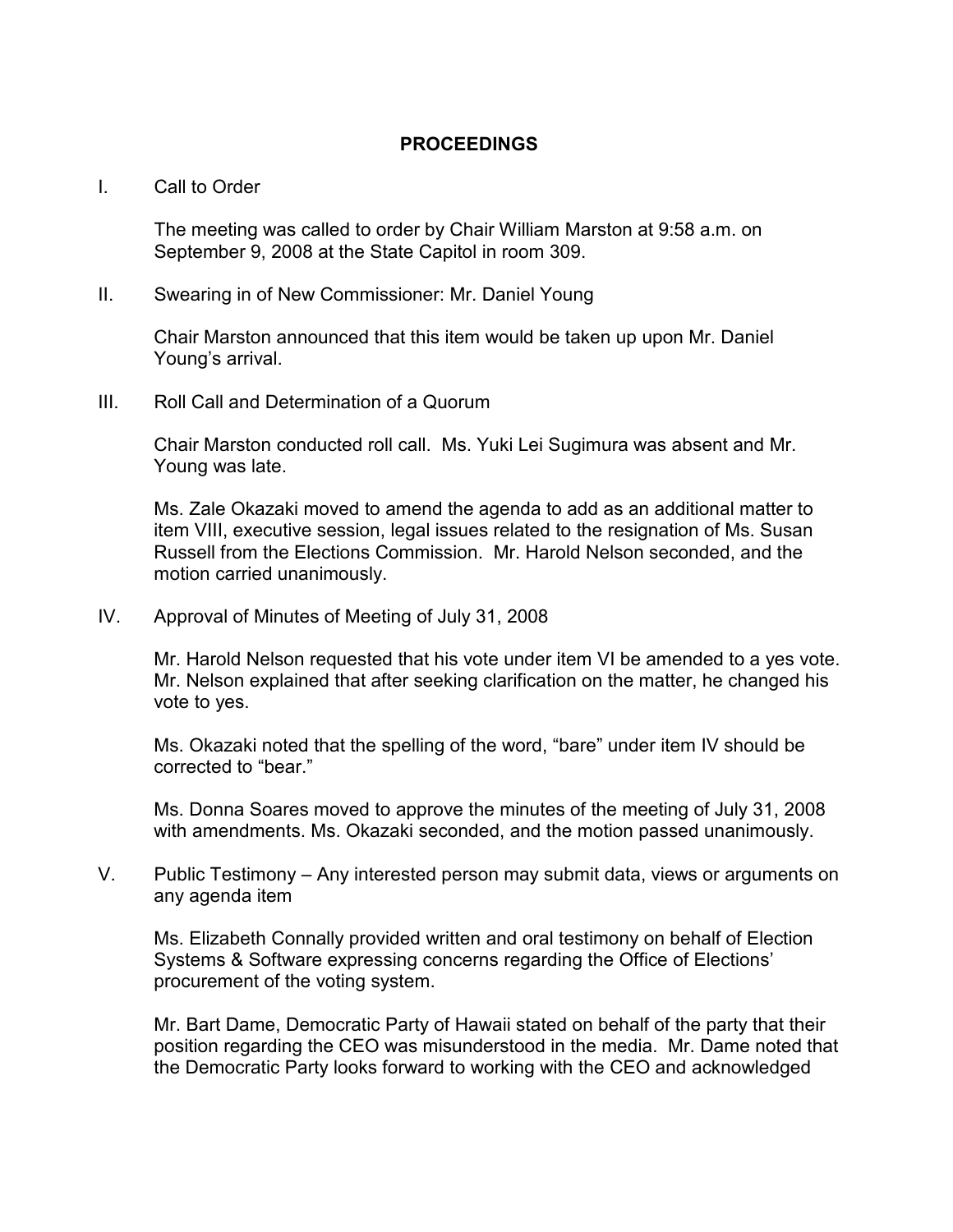the CEO's efforts to learn. Also, Mr. Dame expressed his concerns regarding the need for transparency in the elections process.

## VI. Update on Election Planning Status – Chief Election Officer

The CEO provided an update on preparations for the Primary Election. The CEO reported on absentee walk-in voting sites in operation, precinct official recruitment status, ballot printing, setup of Counting and Control Center, communication system established for the polling places and Control Center, voter education initiatives such as the Hawaii Votes Brochure mailed to every household with a registered voter, voter services for the Hawaii Army National Guard and noted commendations received by Office of Elections staff for these efforts.

In response to Mr. Nelson's inquiry regarding the use of federal funds for this year's elections, the CEO noted that the Office of Elections can account for any federal funds expended and stated that the Help America Vote Act (HAVA) of 2002 establishes the framework which outlines how HAVA distributed funds are authorized to be used. The CEO noted that \$4 million of HAVA funds to be used for the 2008 elections has been encumbered, as well as \$1.3 million of general state revenue has been established and set aside for payment. Additionally, a total of \$1.3 million was contributed by the counties in proportional shares for payment of the voting system. Under the Hart contract, half of the \$6.6 million was billed to the Office of Election and has been paid. The second half of the payment is due 30 days after the General Election and will be paid upon receipt of the invoice.

Mr. Dame expressed his concerns regarding voter education for the select a party section of the Primary Election ballot and inquired whether party votes would count if a voter did not select a party. Mr. Scott Nago, Office of Elections stated yes and explained that there is a manual process in place to ensure that votes are counted. In response to Mr. Dame's question whether it is possible to account for the number of incorrectly voted ballots as a possible result of the select a party feature, Mr. Nago noted that the report will provide the number of multiparty votes and votes cast by political party.

Mr. Dame asked if it is possible to print the results on the neighbor islands at the county level to ensure that the results transmitted to Honolulu are correct. Mr. Nago stated that results are generated on Oahu and that the paper ballots remain with the county should any questions arise.

Ms. Kim Langly inquired whether ballots are counted in Maui. Mr. Nago stated that tabulation of votes occurs in Honolulu to provide statewide central results.

Chair Marston asked that the Office of Elections look in to this matter after the Primary Election to possibly be addressed for the General Election.